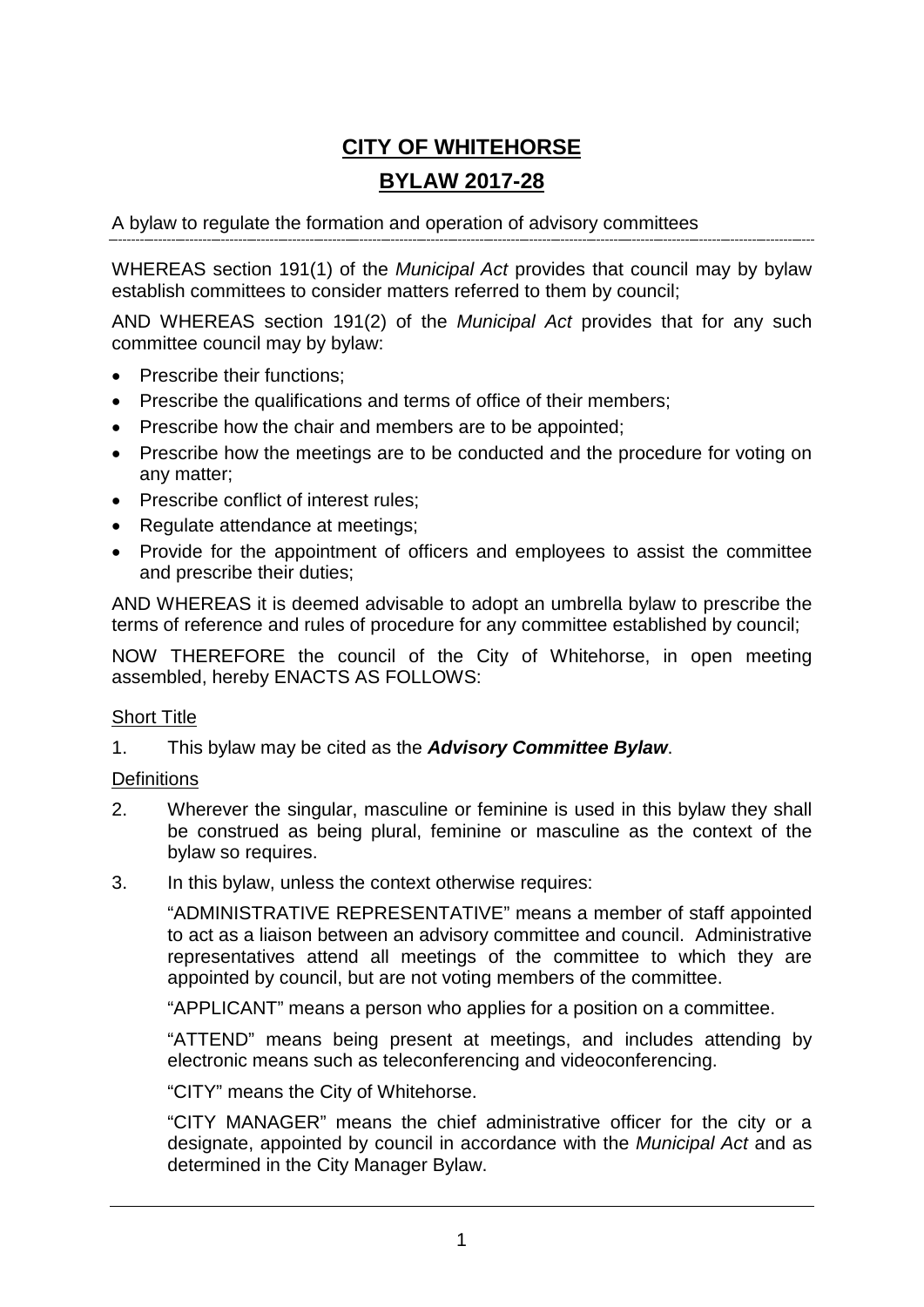"COMMITTEE" means an advisory committee established by council, and may include a board, commission, task force or working group.

"COUNCIL" means the duly elected council of the City of Whitehorse.

"DESIGNATED OFFICER" means an employee of the city designated by the City Manager to provide administrative support to a committee.

"IMPARTIAL" means not favouring one side or opinion more than another.

"IN-CAMERA" means a meeting closed to the general public as deemed appropriate in accordance with section 213 of the *Municipal Act*.

"MEETING" means a duly constituted meeting of an advisory committee, where business is conducted or issues are discussed.

"MEMBER" means a member of an advisory committee duly appointed by council and continuing to hold office.

"MOTION" is a standard terminology used to describe the original statement used to bring business before a meeting, and may also mean resolutions.

"PERSON" includes a corporation and the heirs, executors, administrators or other legal representatives of a person.

"PUBLIC INPUT" means an opportunity for citizens to provide information, facts, data, figures, and opinions respecting an issue under consideration by a committee.

#### **Application**

- 4. This bylaw applies to all advisory committees established by council to consider matters referred to them by council.
- 5. The rules established in this bylaw shall be observed by all members and shall be the rules and regulations for the order and conduct of business for all advisory committees established by council.

#### **Severability**

6. If any section, subsection, clause, sub-clause or phrase of this bylaw is for any reason held to be invalid, unlawful or unenforceable by the decision of any court of competent jurisdiction, that section, subsection, clause, subclause or phrase shall be struck from the bylaw and its severance shall not affect the validity of the remaining portions of this bylaw.

#### Formation of Advisory Committees

- 7. Council may establish advisory committees for any purpose by adopting a schedule to this bylaw that clearly outlines:
	- (1) The mandate of the committee, including vision, purpose and scope;
	- (2) The membership criteria for the committee, including any council member participation; and
	- (3) Any designated administrative support for the committee.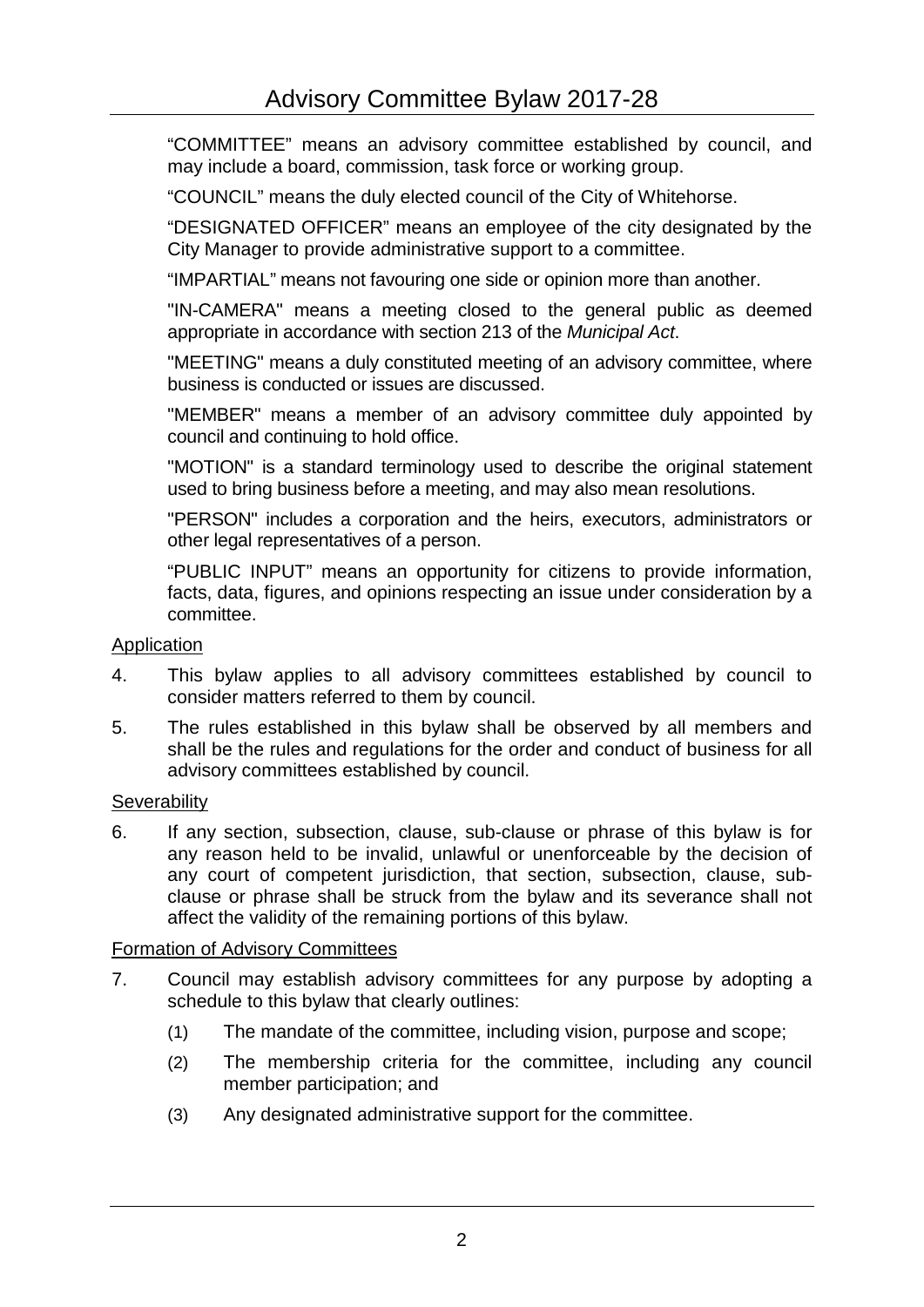- 8. Advisory committees shall be established for a period of two years or less. If after two years council determines that there are valid reasons to extend the committee, the term may be extended by resolution of council for an additional two year period.
	- (1) Council may extend a committee beyond four years if, following a review of the mandate and membership criteria, it is determined that the committee continues to be of value.
- 9. Prior to establishing an advisory committee, council shall examine the proposed composition and mandate to determine if the allocation of resources and/or budget dollars will be required. If it is determined that budget funds or other resources are necessary to allow the committee to fulfil its mandate, council shall include such allocations in the annual budget.
- 10. Council may by bylaw amend the mandate or membership criteria of a committee established under the provisions of this bylaw.
- 11. Council may, by resolution, dissolve a committee at any time.
- 12. Any committees formed by resolution of council that are not active at the time of passage of this bylaw shall be deemed dissolved and disbanded.

## General Membership Criteria

- 13. For committees established pursuant to this bylaw, the membership numbers shall be a minimum of five persons and a maximum of eight persons.
	- (1) The membership numbers shall exclude the council representative, the administrative representative and the designated officer.
	- (2) When a member of council is appointed to a committee, the council member will be non-voting for the purposes of the committee, and will not be eligible to chair the committee, but will act in an advisory, information and resource capacity.
- 14. An administrative representative will act as a liaison between the committee and council and will attend all meetings. The representative will be designated by the City Manager and appointed by resolution of council. The administrative representative will not be a member of the committee, will not be eligible to chair the committee, and will not have a vote.
- 15. All members of committees shall be residents of the City of Whitehorse.
- 16. Committee members shall serve in a volunteer capacity only with no remuneration.
- 17. When a committee is established by council, the city will advertise for members. Persons interested in serving on the committee will complete and submit an application form that provides all pertinent contact information and identifies the applicant's familiarity with the issues identified in the committee's mandate. Additionally, the application form will identify how the applicant's involvement will add perspective and be consistent with the vision, purpose and scope of the committee.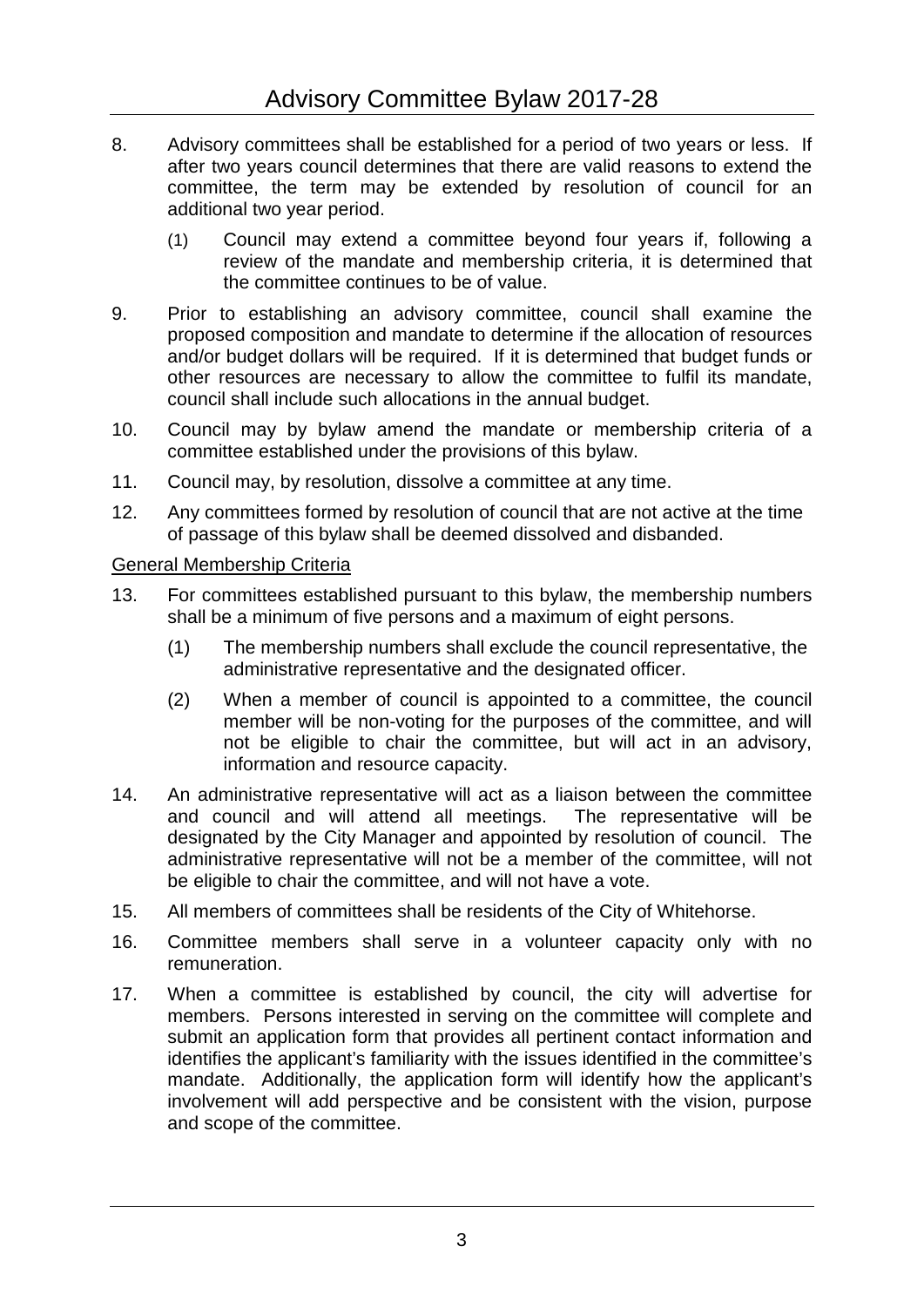- 18. Applications received will be collated by city administration for selection by council.
- 19. Committee members shall be appointed by resolution of council, and initial appointments shall be for the term of the committee. In the event that the term of a committee is extended, members may be eligible for re-appointment for the extended term.
- 20. Committees should have membership goals such as gender balance, culture and language representation, and representation from youth and older adults. Whenever possible, membership should also represent a balance of perspectives.
- 21. Members of committees shall hold office until their successors are appointed.

#### Attendance Requirements

- 22. It is the responsibility of committee members to attend regular meetings.
- 23. Where a member fails to attend two consecutive meetings of the committee, the member's seat shall become vacant unless the member has been excused by resolution of the committee.
- 24. The attendance of all committee members shall be monitored by the administrative representative and recorded by the designated officer. In the event that the record shows a pattern of absences or that the absences exceed the member's attendance at meetings, the chairperson may request that the member resign, or may request that council terminate the member's appointment.
- 25. In the event that a member of a committee is unable or unwilling to continue to serve on the committee, the member should submit his resignation in writing to the chairperson.
- 26. Council may remove any member of a committee for any good and sufficient cause, including habitual neglect of duty, conduct incompatible with this bylaw, or conduct prejudicial to the City. It is expected that committee members will adhere to the *Standards for Committee Members* attached hereto as Appendix "A" and forming part of this bylaw.
	- (1) Any member removed from a committee by council shall be provided with a written statement explaining the reasons for the removal.
	- (2) A member removed from a committee by council may appeal such decision in writing within 14 calendar days after the decision was rendered.
	- (3) Written appeals must be submitted to the administrative representative, and the matter will be scheduled for consideration by council within 30 days.
- 27. In the event that a committee member, for whatever reason, ceases to be a member of a committee before the expiration of his term, council may by resolution appoint another person to be a member for the un-expired portion of the term.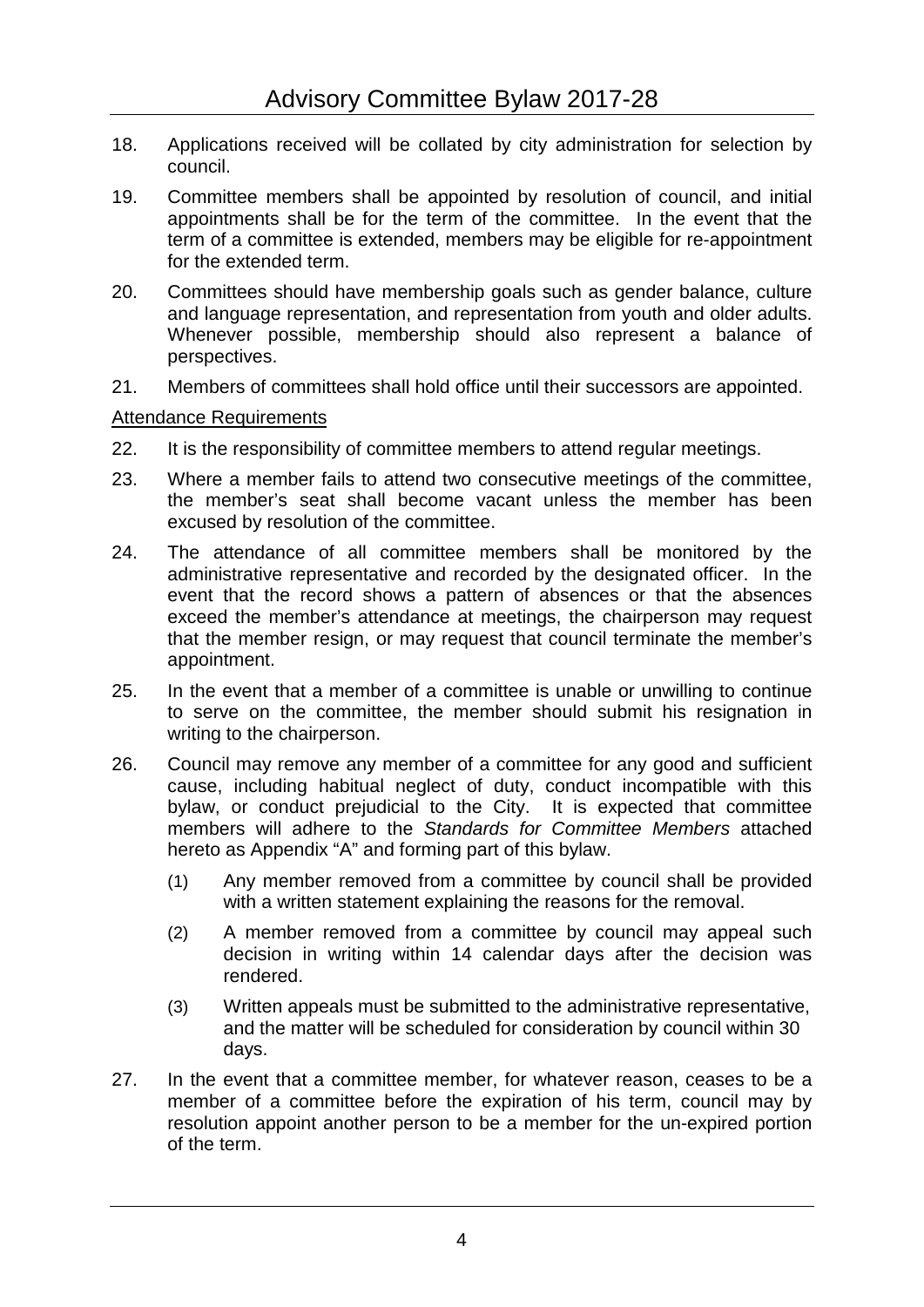## Administration, Finance and Support

- 28. In addition to the administrative representative, a designated officer may be assigned by the City Manager to support a committee.
- 29. For the purposes of fulfilling a support role for a committee, the designated officer will be non-voting and will not be eligible to chair the committee. The designated officer may, under the direction of the administrative representative:
	- (1) Provide general assistance to the committee;
	- (2) Arrange for meeting rooms;
	- (3) Contact members to establish or confirm meeting dates;
	- (4) Arrange teleconferencing and videoconferencing as needed; and
	- (5) Attend meetings in the capacity of a recording secretary.
- 30. The designated officer, in cooperation with the chairperson and/or the administrative representative, shall prepare all meeting agendas and distribute them to committee members five days in advance of meetings or a minimum of 48 hours prior to the time of the meeting.
- 31. The designated officer shall prepare minutes of all meetings of the committee, including its recommendations to council.
- 32. The minutes of all meetings of the committee will be approved by resolution of the committee at the next regular meeting, and thereafter will be posted on the city's website. The designated officer will make best efforts to ensure that adopted minutes are posted on the website within ten days of adoption.
- 33. Upon adoption, the designated officer shall forward the original signed minutes of the committee to the Legislative Services Department for safekeeping and retention.
- 34. Committees shall have no authority to expend or commit financial resources of the City of Whitehorse.
- 35. If required by the activities of a committee, the administrative representative will, in consultation with the committee, prepare a budget for expenses arising from the operation of the committee and submit the budget to the City Manager for approval. If budget funds are approved, the City's normal purchasing procedures will apply.

#### Committee Duties

- 36. Each committee shall give due consideration to all issues referred to it by council under the mandate adopted for the committee, and shall submit recommendations back to council through the administrative representative as resolutions of the committee.
- 37. Subject to the terms of the official mandate of the committee and all other city, territorial or federal laws, a committee may study and report to council on matters within the city's jurisdiction that are or may be affected under that mandate.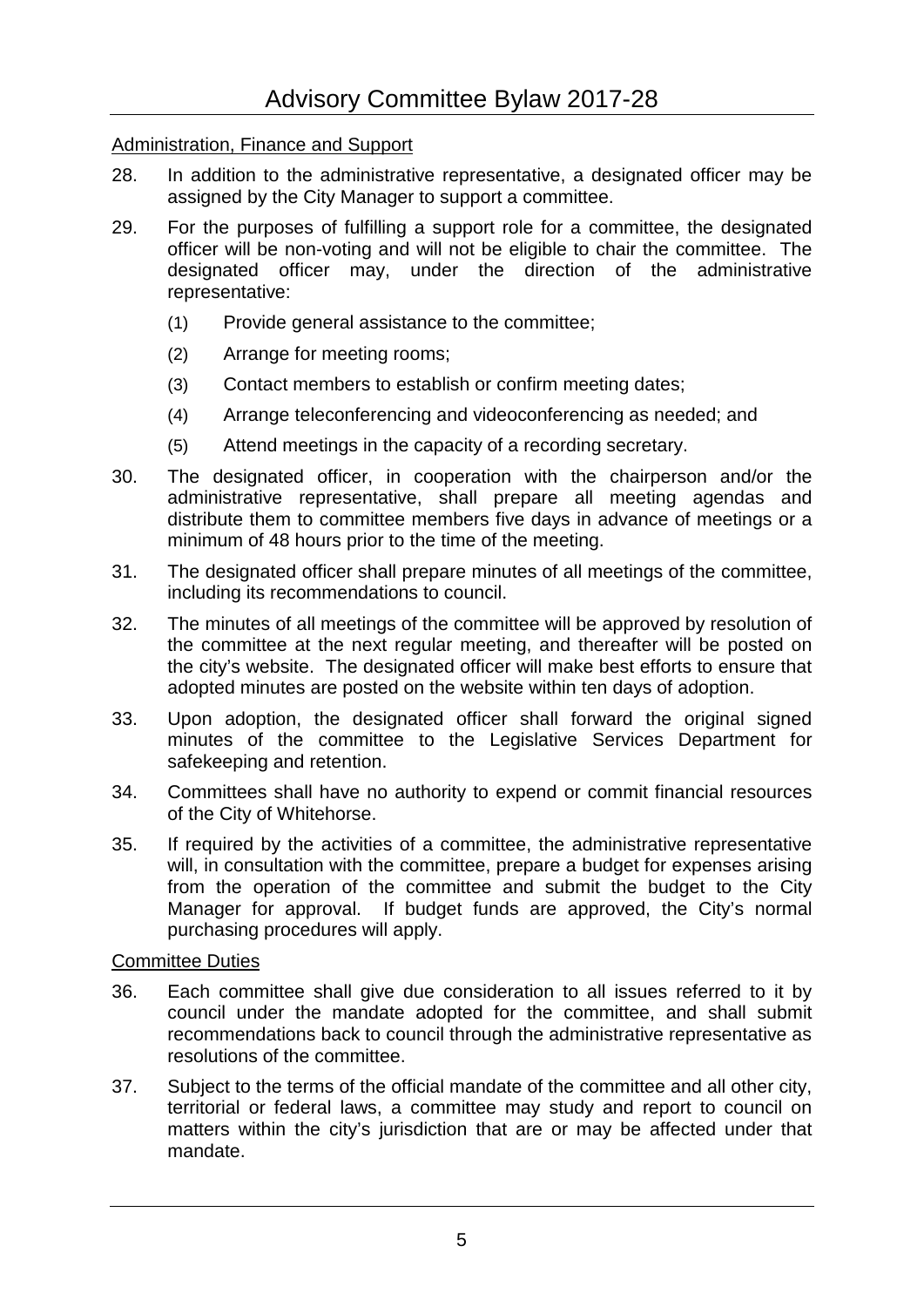- 38. All committees are considered to be advisory in nature, and council has no obligation to endorse or act upon recommendations submitted to council by a committee.
- 39. No committee has the power to pledge the credit of the city or commit the city to any particular action.

## Forwarding Committee Recommendations to Council

- 40. Each committee's administrative representative will be responsible for forwarding recommendations from the committee to council. Such recommendations will be brought forward at a Standing Committee meeting for presentation and discussion, and then be subsequently voted on by council at a regular meeting.
- 41. The committee chairperson or another committee member designated by the committee may attend the Standing Committee meeting at which recommendations are presented, and may participate with the administrative representative in presenting the recommendations to council.

## **Meetings**

- 42. Following appointment by council, the committee shall select a chairperson and vice-chairperson from amongst its voting members. Council members, administrative representatives and designated officers shall not be eligible for selection as the chairperson or vice-chairperson.
- 43. Regular meetings of the committee shall be held in accordance with the mandate established by council, with the date and place to be determined by the chairperson in consultation with the committee.
- 44. All committee meetings shall be open to the public.
	- (1) Subject to the provisions of section 213(3) of the *Municipal Act*, a committee may close a meeting or a portion of a meeting to the public
- 45. In addition to the regular meetings, special meetings may be called by the chairperson.
- 46. The chairperson or the administrative representative may cancel any scheduled meeting of the committee if it is felt that a quorum will not be achieved or if there are no items for the agenda.

## Agendas

- 47. Notice for each meeting shall be given in the form of an agenda not less than 48 hours prior to the time of the meeting. A copy of such notice shall be delivered to each member of the committee at the place to which the member has directed such notices be sent.
- 48. All documents pertaining to the business listed on the agenda shall accompany the agenda when delivered to each member.
- 49. Meeting agendas and all documents pertaining to the business listed on the agenda shall be posted on the city's website not less than 48 hours prior to the time of the meeting.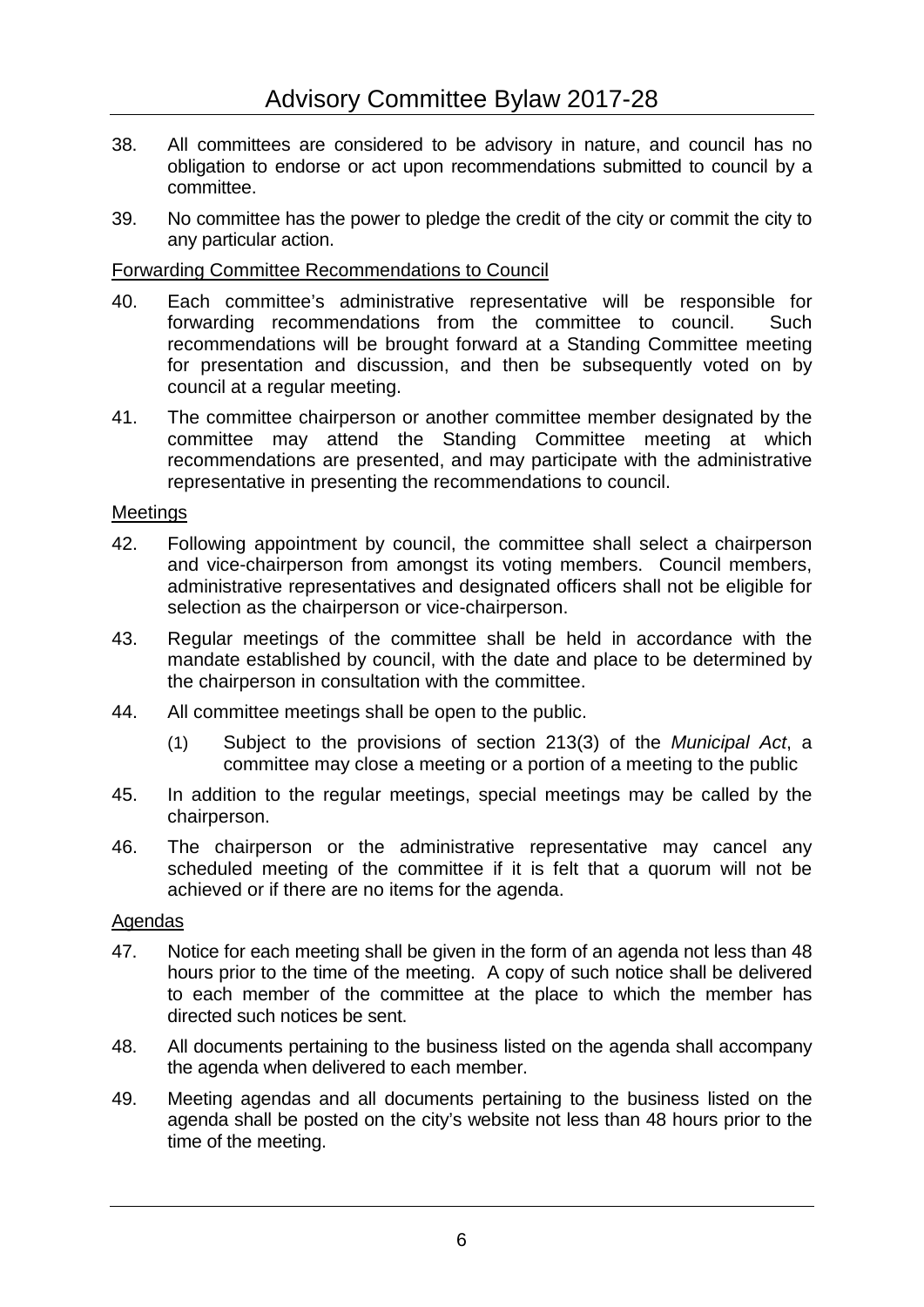#### Electronic Participation at Meetings

- 50. A member may participate in a meeting by electronic means and be considered to be in attendance at the meeting. The member must provide prior notice, including a telephone number at which the member can be reached, to the designated officer.
- 51. The city will provide teleconferencing when necessary, and videoconferencing may be provided if required.
- 52. If a member is the regular chairperson of a committee, the member must be physically present to chair the meeting.

#### Quorum

- 53. A quorum shall consist of a majority of the voting members of the committee.
- 54. If a quorum is not present within 15 minutes after the time fixed for a meeting, the designated officer shall record the names of the members present and the meeting shall stand adjourned.
- 55. When a member participating electronically is necessary for the formation of a quorum, the meeting shall be deemed adjourned if at any point the electronic connection is broken. No further business may be conducted unless the electronic connection is re-established.
- 56. If a member arrives late at a meeting, no prior discussion shall be reviewed for that member's benefit except with the unanimous consent of all members present at the meeting.

#### Voting

- 57. Every member present shall vote on every matter unless the member is disqualified from voting by reason of declaring a conflict of interest or having a pecuniary interest in the matter under consideration.
- 58. Where a member is disqualified from voting by reason of declaring a conflict of interest or having a pecuniary interest, the designated officer shall record such in the minutes.
- 59. Any motion upon which there is an equality of votes shall be deemed to be defeated.
- 60. If a member refuses to vote, fails to vote, or abstains from voting on an issue, the member shall be deemed to have voted in favour of the matter except where the member abstaining is prohibited from voting pursuant to the *Municipal Act*.
- 61. Members participating electronically must vote audibly to allow other members to hear and the designated officer to record the vote.
- 62. The designated officer shall record in the minutes if a vote is carried unanimously, and if the decision is not unanimous, shall record the number of members who voted for and against each motion and shall also record who voted in favour and who voted against the motion.
- 63. In all other respects the rules of procedure for the committee shall be governed by the *Council Procedures Bylaw*.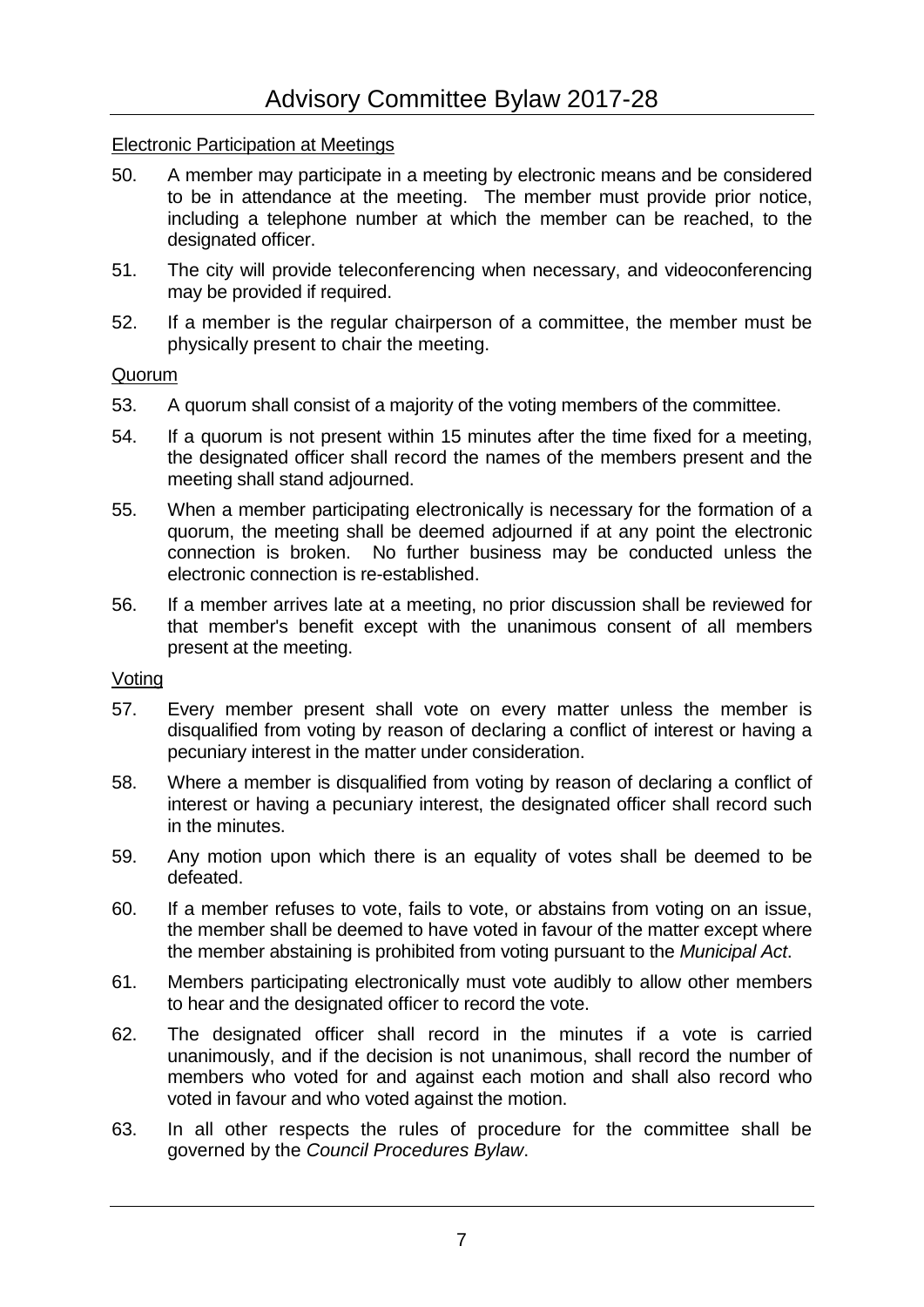### Conduct of Committee Members

- 64. All proceedings of committees and the transaction of the business of committees shall be done in a manner consistent with the principles of the *Standards for Committee Members* (Appendix "A").
- 65. All members of committees will at all times:
	- (1) Be respectful of citizens, delegates and observers at meetings, administration, council and each other, including being respectful of each other's right to hold different and diverse views;
	- (2) Act with impartiality and integrity; and
	- (3) Make all decisions in the best interests of the community as a whole.

#### Conflict of Interest

- 66. All members are expected to maintain an attitude of impartiality and exhibit a lack of bias with respect to matters brought forward to a committee.
- 67. Members will comply with all the provisions of the *Municipal Act* with respect to disclosure of pecuniary interest or conflicts of interest.
- 68. If members consider that they have or might reasonably be perceived to have an interest in a matter before a committee, they shall declare such interest at the start of the meeting at which it will be considered. Such interest shall be declared on every occasion that the matter is considered by the committee.
	- (1) Where such interest is non-pecuniary and not a conflict of interest, the member may vote on the matter.
- 69. If issues with respect to conflict of interest arise with any committee, the rules of procedure for the committee shall be governed by council's *Procedures Bylaw* insofar as it may be applicable.

#### Control and Conduct of Meetings

- 70. The chairperson shall act as the presiding officer at each meeting at which he is present.
- 71. Committee members shall pay respect to the chairperson at meetings.
- 72. The duties of the chairperson at a committee meeting are to:
	- (1) Maintain control by holding or passing the chair;
	- (2) Be impartial;
	- (3) Preserve order and encourage members who stray from the topic to stay focused on the issue being debated;
	- (4) Make decisions required to maintain order and preserve the decorum of the meeting;
	- (5) Determine which member has the right to speak; and
	- (6) Call a member to order if required.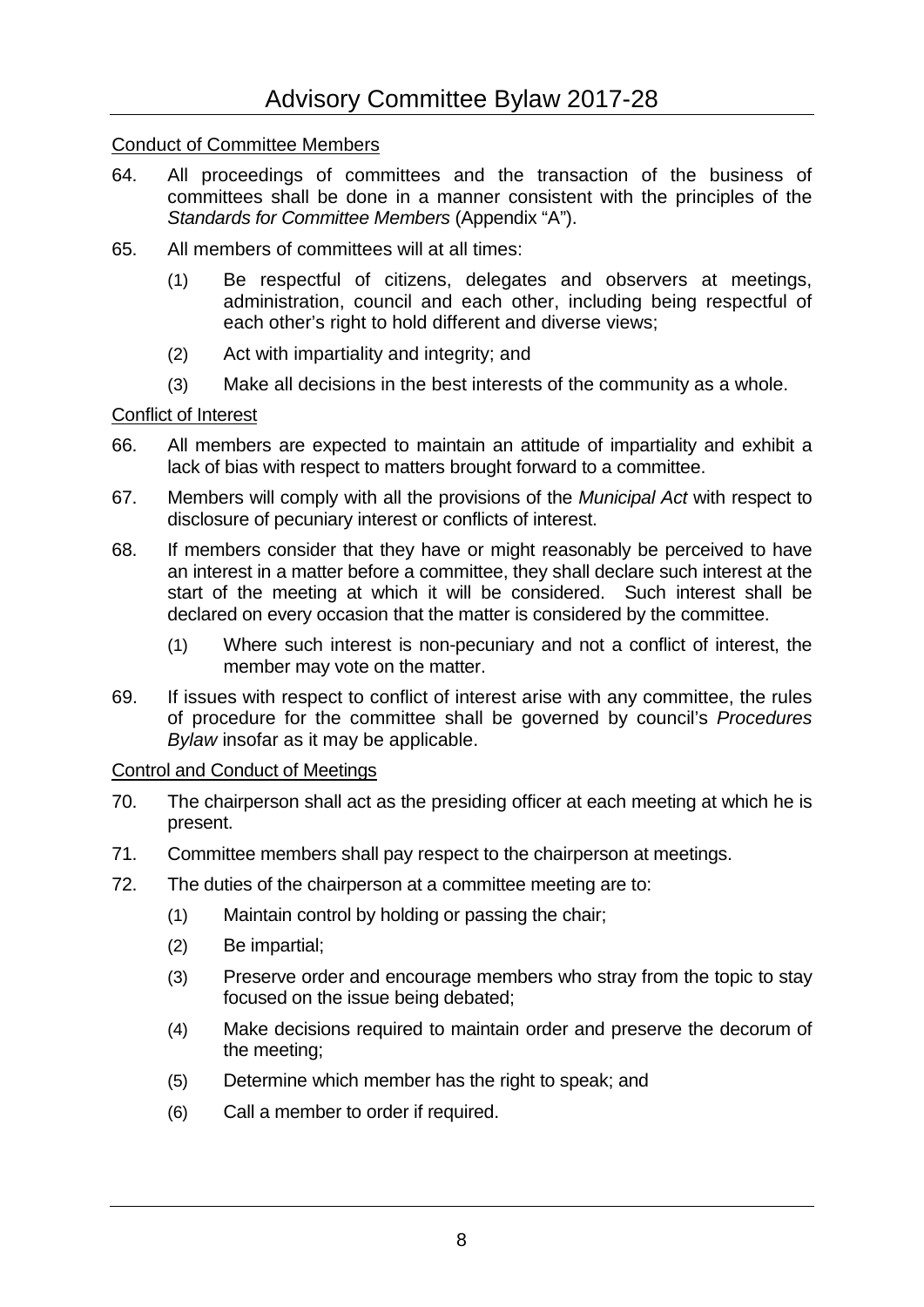- 73. The chairperson may step down from the chair for the purpose of taking part in the debate, in which case the vice-chairperson or another member may be called to take the chair.
- 74. The chairperson may give explanations or information within his knowledge from the chair, and may make recommendations from the chair with respect to the business being discussed.
- 75. Any person wishing to speak at a meeting shall address the chair and be recognized by the chairperson before beginning to speak.
- 76. When a person is addressing the chair, every member shall remain quiet, shall not interrupt the speaker, and shall not carry on private conversation.
- 77. Committee members shall refrain from using cell phones, e-mail, or any other personal communication devices during the course of meetings.
- 78. When any person is addressing a meeting, that person shall obey the rules of procedure and shall not:
	- (1) Shout or immoderately raise his voice, or use offensive, vulgar or profane language; or
	- (2) Speak on matters other than the matter on the floor; or
	- (3) Make personal comments about any person, including staff members, members of the committee or members of council.
- 79. The *Standards for Committee Members* shall be used as the guiding document for the conduct of members at all meetings.

#### **Motions**

- 80. Recommendations from committees shall be in the form of a motion that has been duly moved and seconded.
- 81. The designated officer shall record that the motion has been duly moved and seconded, but the minutes shall not record the names of the mover and seconder.
- 82. Every motion shall be stated or read by the mover, who shall speak first to the motion and close debate on the motion.
- 83. When duly moved and seconded, a motion shall be open for discussion and debate.
- 84. When a member who has moved a motion closes the debate, the chairperson shall put the motion to a vote.
- 85. The mover and seconder of any motion may speak and vote for or against any motion.
- 86. When a motion under consideration concerns two or more specific matters, any member of the committee may request that the vote upon each matter be taken separately.
- 87. A motion is not required to adjourn a meeting. The chairperson shall declare a meeting adjourned when there is no further business on the agenda.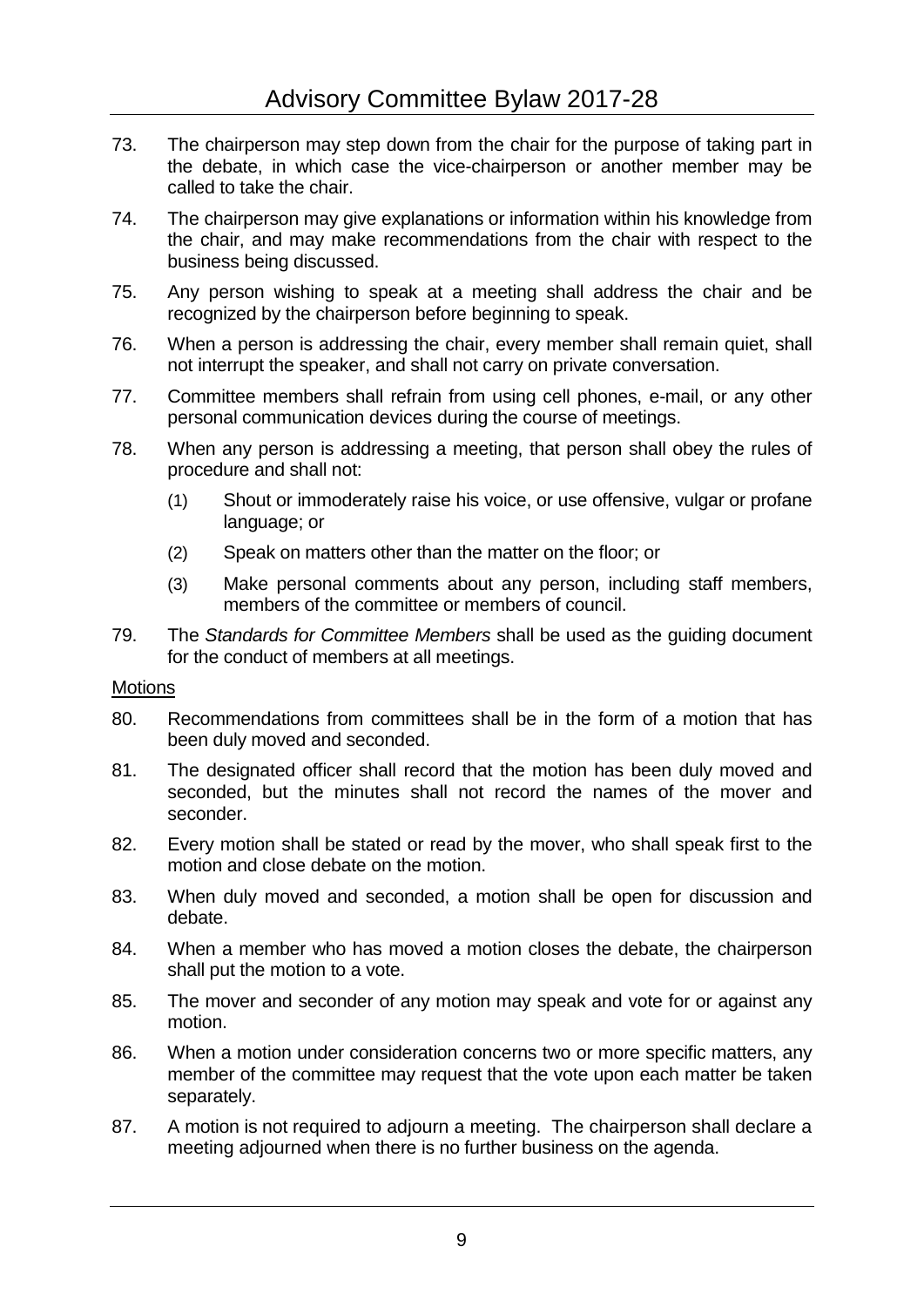Motion to Amend

- 88. A motion to amend an original motion may be made by any member.
- 89. Amendments shall be voted on in reverse order to that in which they are moved.

#### Sub-Committees

- 90. A committee may establish sub-committees if deemed necessary to fulfil a specific purpose. In that event such sub-committees shall be time bound, and in no case shall they extend beyond the time frame of the parent committee.
- 91. The committee chairperson shall be a member of any sub-committee established.
- 92. Persons from outside the committee may be appointed to a sub-committee. If persons from outside the committee are recruited for a sub-committee, they shall be appointed for a specific term and purpose by resolution of the committee.
- 93. Sub-committees shall be chaired by a committee member and shall report back to the committee on their findings. Sub-committees may solicit input from the public.
- 94. When a committee establishes a sub-committee, the chairperson may request that the designated officer provide administrative support to the subcommittee. In the event that such a request is made, the administrative representative shall have the discretion to authorize such support.

#### Coming Into Force

95. This bylaw shall come into force and effect upon final passage thereof.

| <b>FIRST and SECOND READING:</b>   | November 14, 2017 |
|------------------------------------|-------------------|
| <b>THIRD READING and ADOPTION:</b> | November 27, 2017 |

*ORIGINAL BYLAW SIGNED BY:*

"Dan Curtis"

Dan Curtis, Mayor

"*N. L. Felker*"

Norma L. Felker, Assistant City Clerk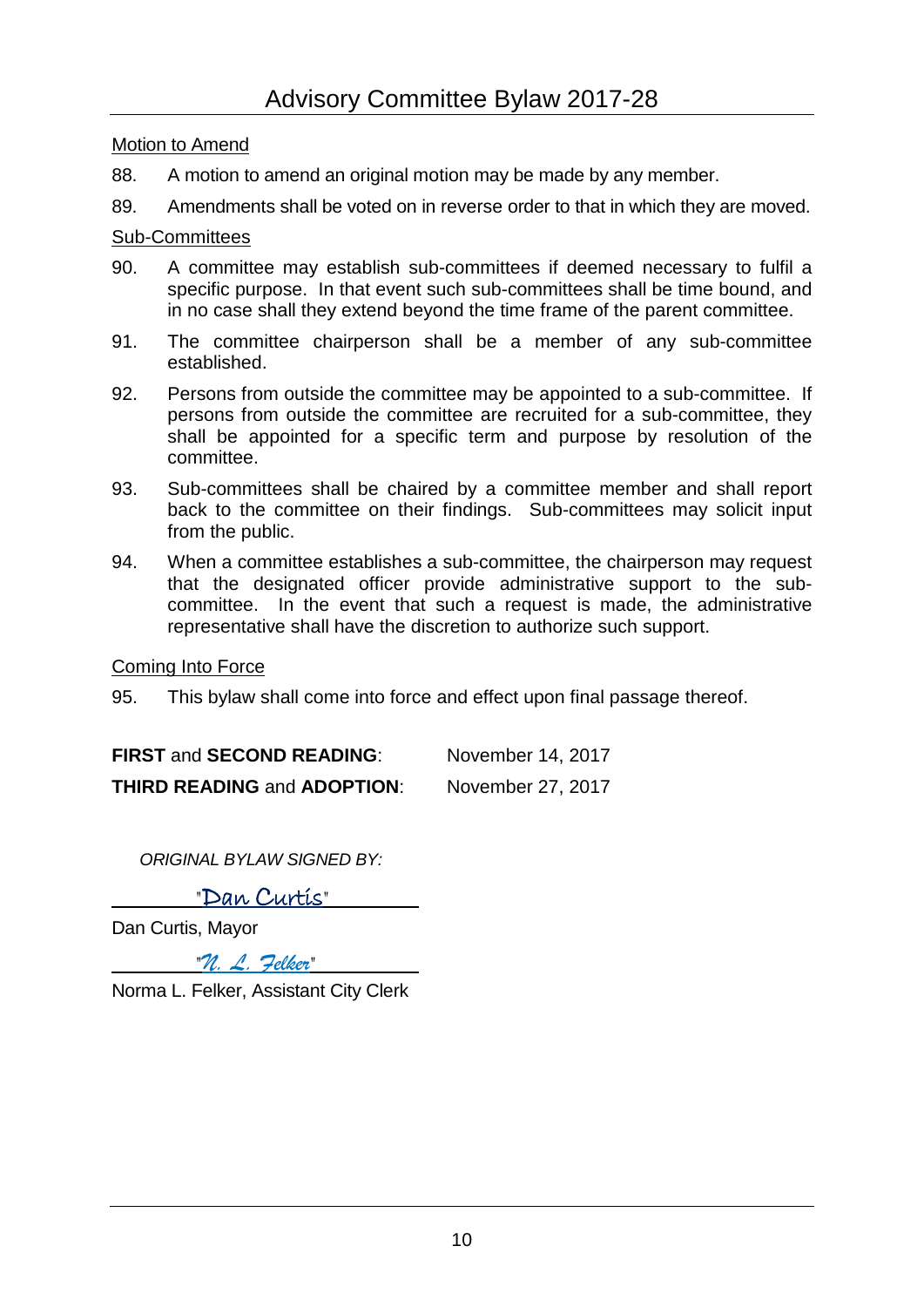## **Advisory Committee Bylaw 2017-28 Appendix A – Standards for Committee Members**

#### **Committee Code of Conduct**

- 1. Committee members will adhere to the following:
	- (1) Discretion;
	- (2) Open and honest communication;
	- (3) Respect for other committee members;
	- (4) Respect for council, presenters and observers;
	- (5) Respect for the process;
	- (6) Each member promotes the committee and its purposes; and
	- (7) The chairperson is the official voice of the committee.
- 2. In performing their role as committee members, the community expects that committee members will comply with any laws and will be aware of their responsibility to comply with these agreed-upon rules of conduct.
- 3. Committee members must act honestly and exercise reasonable care and diligence.
- 4. Committee members must not make improper use of information acquired because of their position to gain, or attempt to gain, directly or indirectly, an advantage for themselves or for any other person, or to cause, or attempt to cause, detriment to the committee as a whole.
- 5. Additionally, committee members will:
	- (1) Always be mindful of their responsibility to serve the best interests of the entire municipality;
	- (2) Treat all matters on their individual merits;
	- (3) Review all materials and research provided by city staff prior to meetings;
	- (4) Attend all meetings of the committee and participate in the decision making process;
	- (5) Focus on making informed and reasonable decisions in an open and transparent way and in the best interests of the community;
	- (6) Be as informed as possible about the processes and strategic functions of the committee;
	- (7) Avoid situations that might create a conflict between their public and private roles.
	- (8) Act reasonably and fairly in a manner that is not discriminatory; and
	- (9) Treat all members of the community honestly and fairly and in a way that does not cause offence or embarrassment to individuals or groups.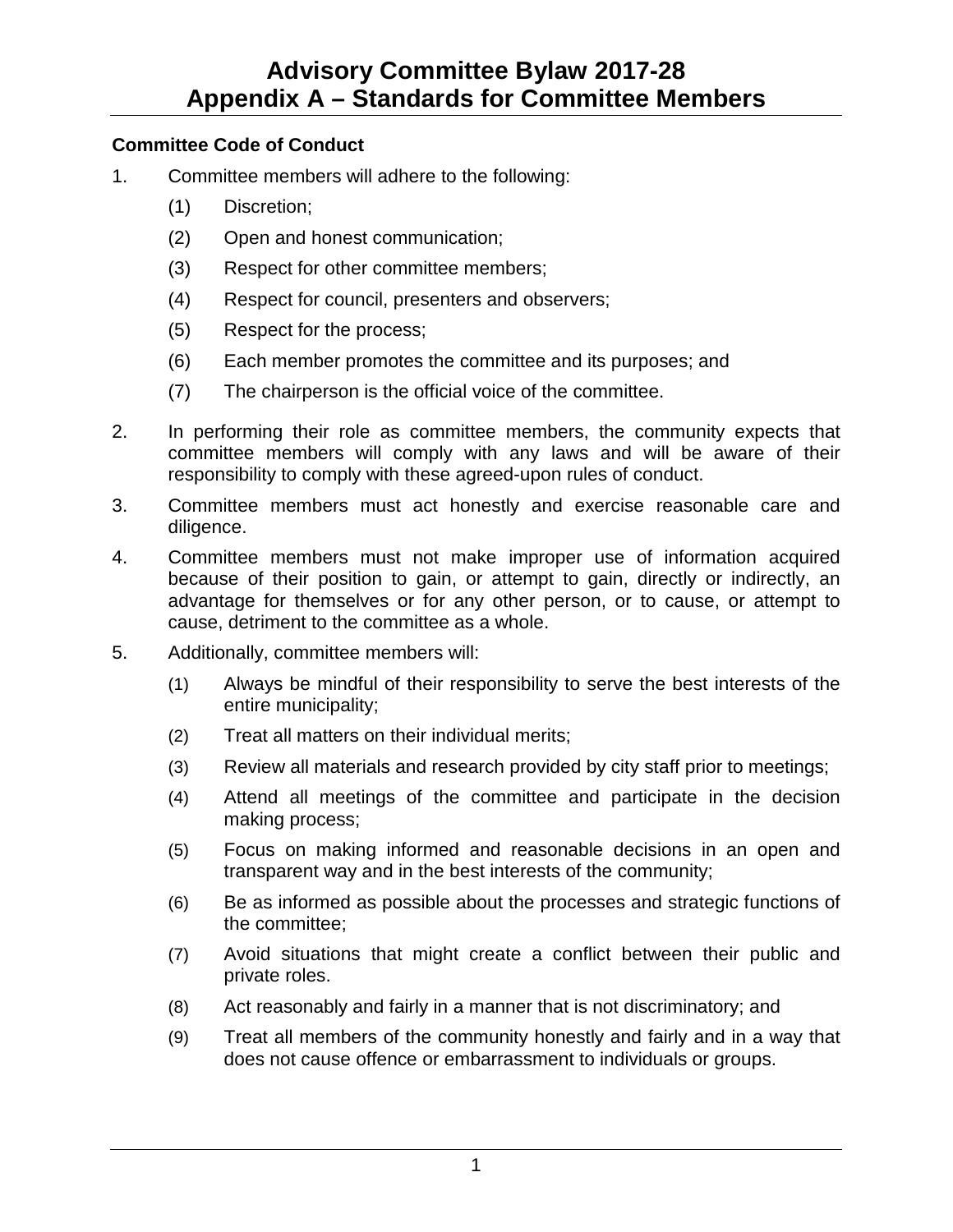## **Communications**

- 6. There may be times when a committee member, as an individual, disagrees with a decision of the committee and wants the community to know that. Committee members are entitled to present their own views, but in doing so, should acknowledge that:
	- (1) They respect the decision making process that is based on a decision of the majority of the committee;
	- (2) An overriding concern ought to be in achieving a balance in the matters that are communicated and strive to achieve an outcome that presents the committee as effective and cohesive;
	- (3) Information of a confidential nature must not be publicly communicated;
	- (4) Information concerning decisions of the committee must be conveyed accurately.

## **Use of Information**

- 7. Committee members may be privy to information that may be confidential or controversial. Committee members need to:
	- (1) Be aware of and observe the provisions of the *Municipal Act* and *Yukon Human Rights Act* relating to the treatment of confidential information.
	- (2) Be aware that they are only entitled to access information relevant to a matter before the committee;
	- (3) Be mindful that except on matters before the committee, they enjoy the same access rights to information as any other member of the community;
	- (4) Be prudent in the use of information that they acquire as committee members, particularly with respect to confidential information;
	- (5) Be careful not to use information in a way that can be detrimental to others or to the committee as a whole; and
	- (6) Be careful not to use confidential information to gain advantage for themselves or for any other person.

## **Committee Meetings**

- 8. Meetings must focus on the business of the committee and provide an environment for transparent and healthy debate on matters requiring decisionmaking. The key elements are:
	- (1) The chairperson should be conscious of the needs of each committee member and facilitate their entry into discussions, allowing fair debate and participation among committee members.
	- (2) Each committee member should be respected for his views on issues, and such views should be considered on merit.